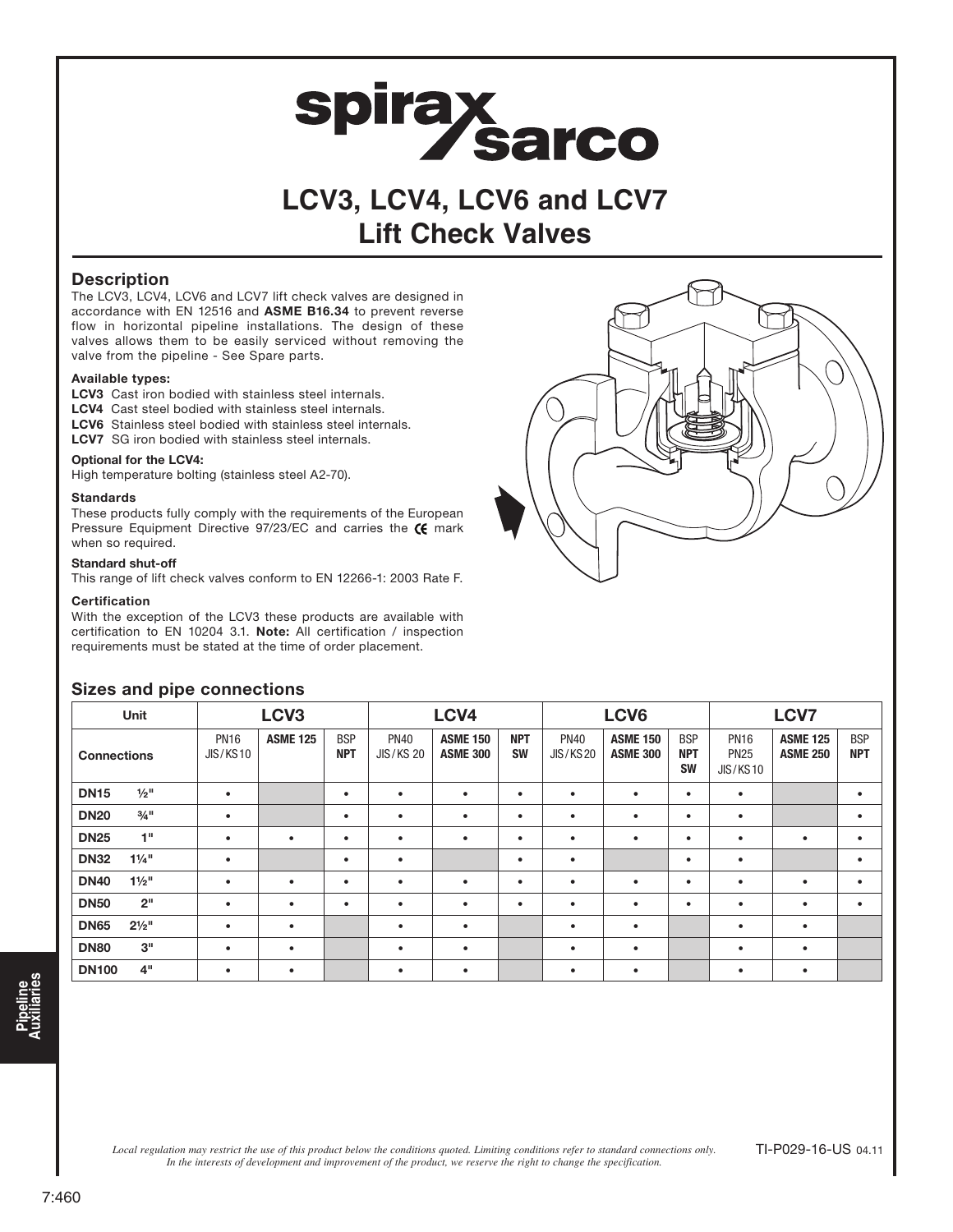

TI-P029-16-US 04.11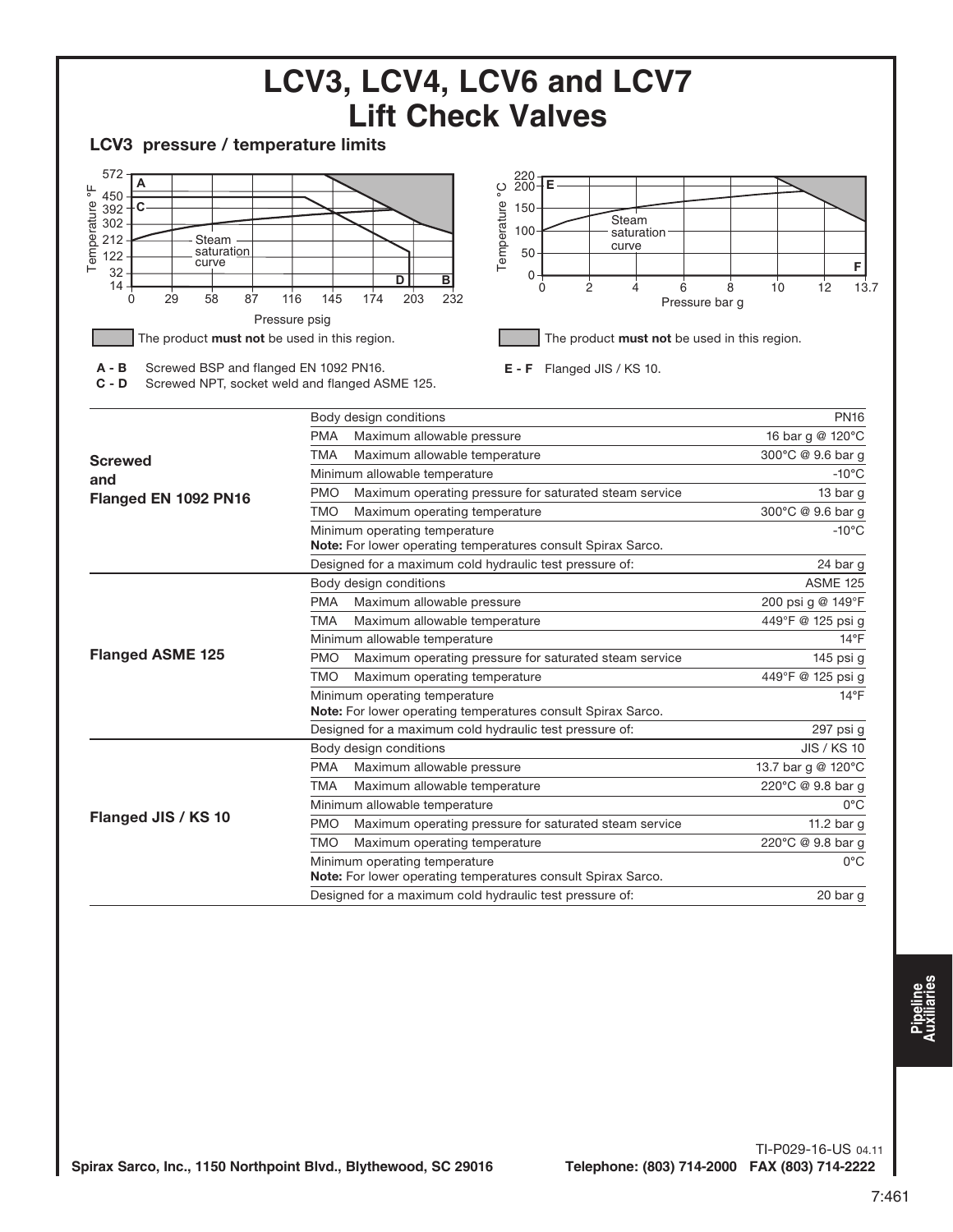|                                                                                                                                                                                                                                                                                                        |            | LCV3, LCV4, LCV6 and LCV7                                                                                                                                                                                                                              |                                        |
|--------------------------------------------------------------------------------------------------------------------------------------------------------------------------------------------------------------------------------------------------------------------------------------------------------|------------|--------------------------------------------------------------------------------------------------------------------------------------------------------------------------------------------------------------------------------------------------------|----------------------------------------|
|                                                                                                                                                                                                                                                                                                        |            | <b>Lift Check Valves</b>                                                                                                                                                                                                                               |                                        |
| LCV4 pressure / temperature limits                                                                                                                                                                                                                                                                     |            |                                                                                                                                                                                                                                                        |                                        |
| 752<br>ΙA<br>Temperature °F<br>572<br>392<br>Steam<br>212<br>saturation<br>curve<br>32<br>D<br>14<br>145<br>290<br>0<br>Pressure psi g<br>The product must not be used in this region.<br>Screwed NPT, socket weld and flanged ASME 300.<br>в<br>Flanged EN 1092 PN40.<br>C<br>A - D Flanged ASME 150. | 435        | 300<br>Е<br>ပ္ခ<br>250<br>Temperature<br>200<br>150<br>Steam<br>saturation<br>100<br>curve<br>50<br>0<br>с<br>в<br>5<br>10<br>15<br>0<br>580<br>741<br>Pressure bar g<br>The product must not be used in this region.<br>E - F<br>Flanged JIS / KS 20. | F<br>20<br>25<br>30 <sup>o</sup><br>34 |
|                                                                                                                                                                                                                                                                                                        |            |                                                                                                                                                                                                                                                        |                                        |
|                                                                                                                                                                                                                                                                                                        |            | Body design conditions                                                                                                                                                                                                                                 | <b>PN40</b>                            |
|                                                                                                                                                                                                                                                                                                        | <b>PMA</b> | Maximum allowable pressure<br>Maximum allowable temperature                                                                                                                                                                                            | 40 bar g @ 50°C<br>300°C @ 27.6 bar g  |
|                                                                                                                                                                                                                                                                                                        | TMA        | Maximum allowable temperature with high temperature bolting                                                                                                                                                                                            | 400°C @ 23.8 bar g                     |
|                                                                                                                                                                                                                                                                                                        |            | Minimum allowable temperature                                                                                                                                                                                                                          | $-10^{\circ}$ C                        |
| Flanged EN 1092 PN40                                                                                                                                                                                                                                                                                   | <b>PMO</b> | Maximum operating pressure for saturated steam service                                                                                                                                                                                                 | 31.1 bar g                             |
|                                                                                                                                                                                                                                                                                                        |            | Maximum operating temperature                                                                                                                                                                                                                          | 300°C @ 27.6 bar g                     |
|                                                                                                                                                                                                                                                                                                        | <b>TMO</b> | Maximum operating temperature with high temperature bolting                                                                                                                                                                                            | 400°C @ 23.8 bar g                     |
|                                                                                                                                                                                                                                                                                                        |            | Minimum operating temperature                                                                                                                                                                                                                          | $-10^{\circ}$ C                        |
|                                                                                                                                                                                                                                                                                                        |            | Note: For lower operating temperatures consult Spirax Sarco.                                                                                                                                                                                           |                                        |
|                                                                                                                                                                                                                                                                                                        |            | Designed for a maximum cold hydraulic test pressure of:                                                                                                                                                                                                | 60 bar g                               |
|                                                                                                                                                                                                                                                                                                        |            | Body design conditions                                                                                                                                                                                                                                 | <b>ASME 150</b>                        |
|                                                                                                                                                                                                                                                                                                        | <b>PMA</b> | Maximum allowable pressure                                                                                                                                                                                                                             | 280 psi g @ 100°F                      |
|                                                                                                                                                                                                                                                                                                        | <b>TMA</b> | Maximum allowable temperature                                                                                                                                                                                                                          | 572°F @ 148 psi g                      |
|                                                                                                                                                                                                                                                                                                        |            | Maximum allowable temperature with high temperature bolting                                                                                                                                                                                            | 752°F @ 94 psi g                       |
|                                                                                                                                                                                                                                                                                                        |            | Minimum allowable temperature                                                                                                                                                                                                                          | $14^{\circ}$ F                         |
| <b>Flanged ASME 150</b>                                                                                                                                                                                                                                                                                | <b>PMO</b> | Maximum operating pressure for saturated steam service                                                                                                                                                                                                 | 202 psi g                              |
|                                                                                                                                                                                                                                                                                                        | TMO        | Maximum operating temperature                                                                                                                                                                                                                          | 572°F @ 148 psi g                      |
|                                                                                                                                                                                                                                                                                                        |            | Maximum operating temperature with high temperature bolting                                                                                                                                                                                            | 752°F @ 94 psi g                       |
|                                                                                                                                                                                                                                                                                                        |            | Minimum operating temperature                                                                                                                                                                                                                          | $14^{\circ}F$                          |
|                                                                                                                                                                                                                                                                                                        |            | Note: For lower operating temperatures consult Spirax Sarco.                                                                                                                                                                                           |                                        |
|                                                                                                                                                                                                                                                                                                        |            | Designed for a maximum cold hydraulic test pressure of:                                                                                                                                                                                                | 435 psi g                              |
|                                                                                                                                                                                                                                                                                                        |            | Body design conditions                                                                                                                                                                                                                                 | <b>ASME 300</b>                        |
|                                                                                                                                                                                                                                                                                                        | PMA        | Maximum allowable pressure                                                                                                                                                                                                                             | 741 psi g @ 100°F                      |
|                                                                                                                                                                                                                                                                                                        | TMA        | Maximum allowable temperature                                                                                                                                                                                                                          | 572°F @ 577 psi g                      |
| <b>Screwed NPT</b>                                                                                                                                                                                                                                                                                     |            | Maximum allowable temperature with high temperature bolting                                                                                                                                                                                            | 752°F @ 503 psi g                      |
| Socket weld                                                                                                                                                                                                                                                                                            | PMO.       | Minimum allowable temperature<br>Maximum operating pressure for saturated steam service                                                                                                                                                                | $14^{\circ}$ F<br>606 psi g            |
| and                                                                                                                                                                                                                                                                                                    |            | Maximum operating temperature                                                                                                                                                                                                                          | 572°F @ 577 psi g                      |
| <b>Flanged ASME 300</b>                                                                                                                                                                                                                                                                                | TMO        | Maximum operating temperature with high temperature bolting                                                                                                                                                                                            | 752°F @ 503 psi g                      |
|                                                                                                                                                                                                                                                                                                        |            | Minimum operating temperature                                                                                                                                                                                                                          | $14^{\circ}$ F                         |
|                                                                                                                                                                                                                                                                                                        |            | Note: For lower operating temperatures consult Spirax Sarco.                                                                                                                                                                                           |                                        |
|                                                                                                                                                                                                                                                                                                        |            | Designed for a maximum cold hydraulic test pressure of:                                                                                                                                                                                                | 1117 psi g                             |
|                                                                                                                                                                                                                                                                                                        |            | Body design conditions                                                                                                                                                                                                                                 | JIS / KS 20                            |
|                                                                                                                                                                                                                                                                                                        | PMA        | Maximum allowable pressure                                                                                                                                                                                                                             | 34 bar g @ 120°C                       |
|                                                                                                                                                                                                                                                                                                        | TMA        | Maximum allowable temperature                                                                                                                                                                                                                          | 300°C @ 32 bar g                       |
|                                                                                                                                                                                                                                                                                                        |            | Minimum allowable temperature                                                                                                                                                                                                                          | 0°C                                    |
| Flanged JIS / KS 20                                                                                                                                                                                                                                                                                    | <b>PMO</b> | Maximum operating pressure for saturated steam service                                                                                                                                                                                                 | 30 bar g                               |
|                                                                                                                                                                                                                                                                                                        | TMO        | Maximum operating temperature                                                                                                                                                                                                                          | 300°C @ 32 bar g                       |
|                                                                                                                                                                                                                                                                                                        |            | Minimum operating temperature                                                                                                                                                                                                                          | $0^{\circ}$ C                          |
|                                                                                                                                                                                                                                                                                                        |            | Note: For lower operating temperatures consult Spirax Sarco.                                                                                                                                                                                           |                                        |
|                                                                                                                                                                                                                                                                                                        |            | Designed for a maximum cold hydraulic test pressure of:                                                                                                                                                                                                | 51 bar g                               |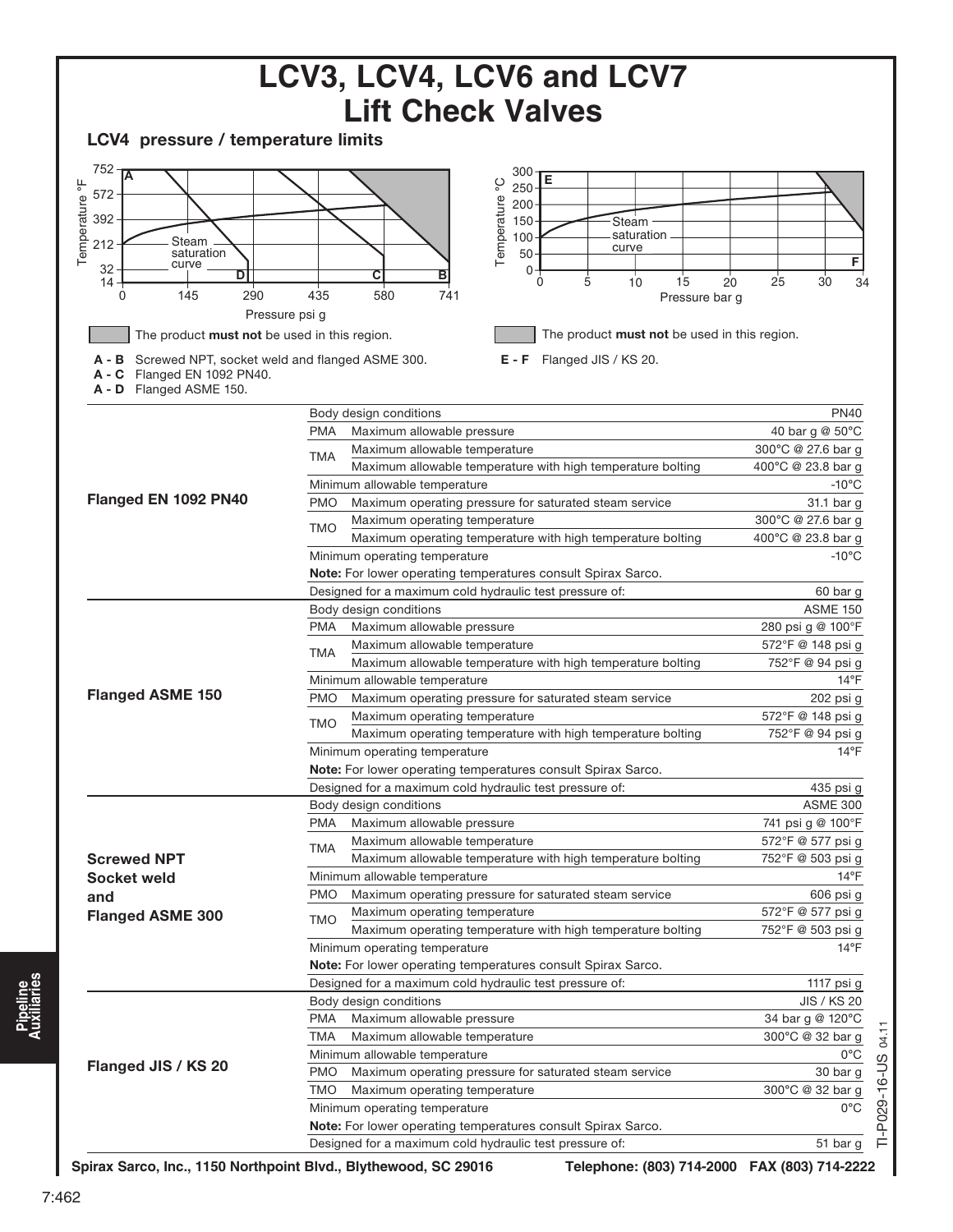

TI-P029-16-US 04.11

**Pipeline Auxiliaries**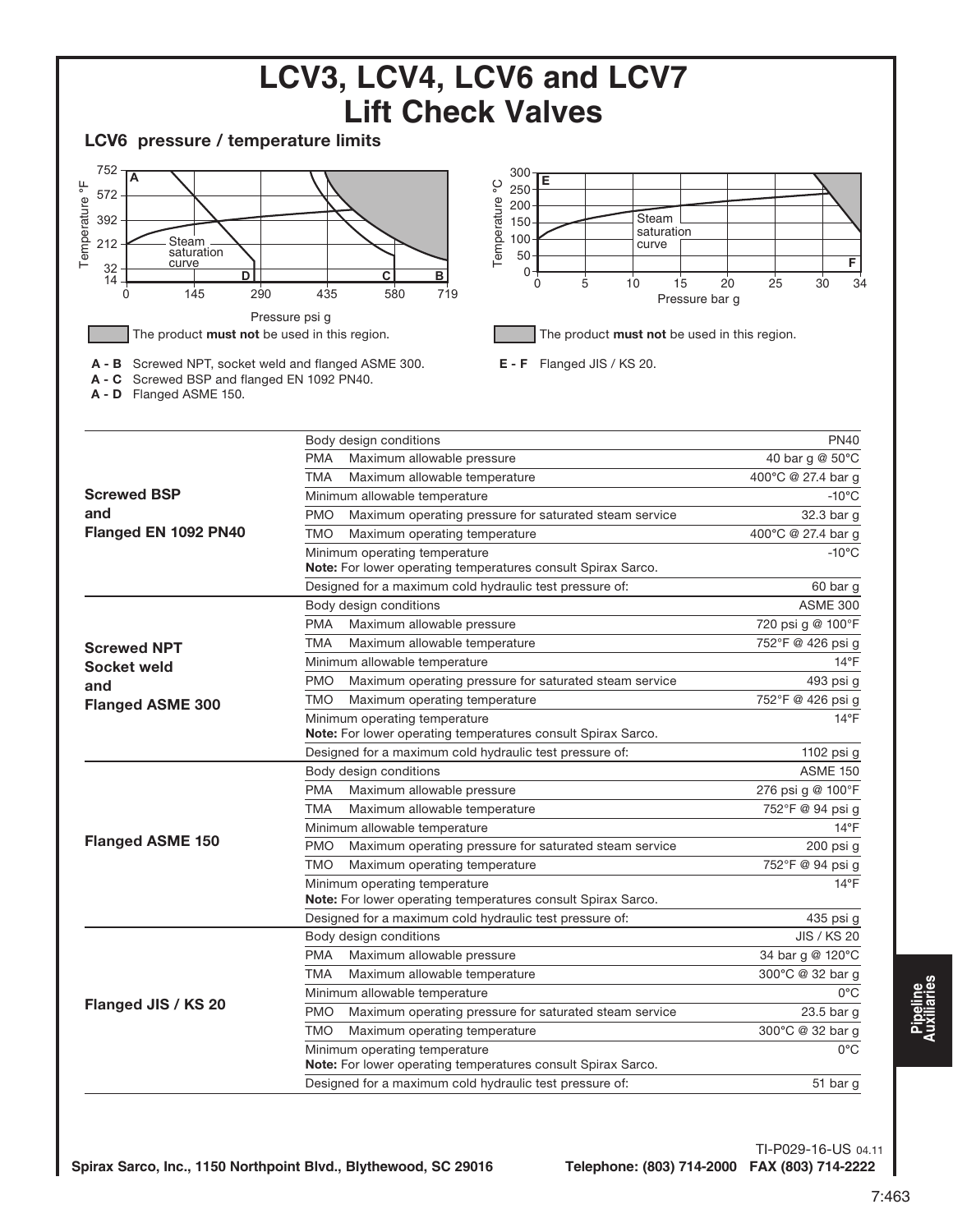

**Pipeline Auxiliaries**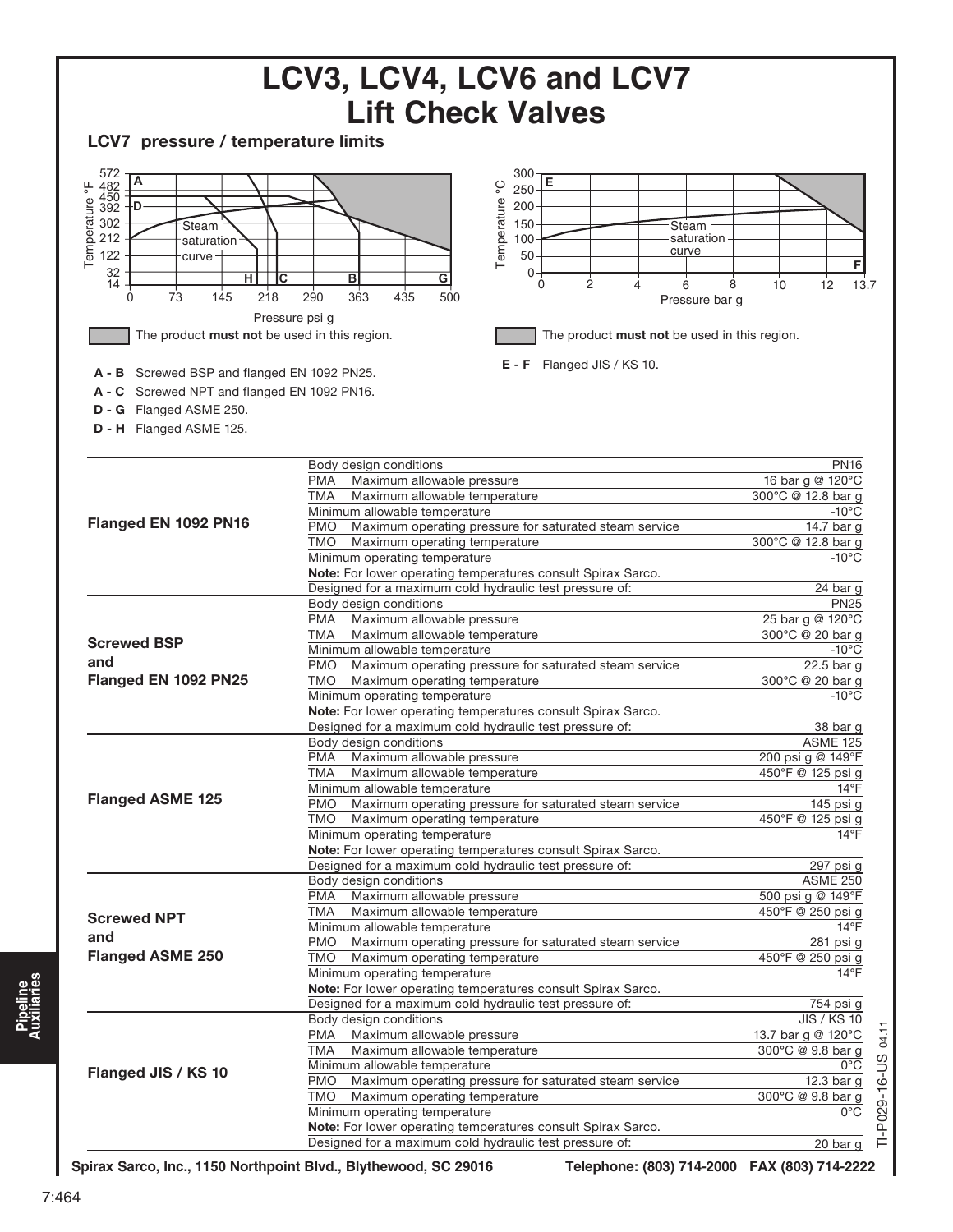## **LCV3, LCV4, LCV6 and LCV7 Lift Check Valves**

| <b>Materials</b> |                |                  |      |                                   |           |                     | <b>Standard</b>   |
|------------------|----------------|------------------|------|-----------------------------------|-----------|---------------------|-------------------|
| No.              | Part           |                  |      | <b>Material</b>                   |           | PN/BSP              | ASME/NPT/SW       |
|                  |                | LCV <sub>3</sub> | ASME | Cast iron body with SG iron cover | Cover (1) | EN 1561 GJL250      | ASTM A395         |
|                  |                |                  | PN   | SG iron body with cast iron cover | Body (2)  | EN 1563 GJS400-15   | ASTM A126 Class B |
| 1 and $2$        | Body and cover | LCV <sub>4</sub> |      | Carbon steel                      |           | EN 10213 1.0619+N   | ASTM A216 WCB     |
|                  |                | LCV <sub>6</sub> |      | Stainless steel                   |           | EN 10213 1.4408     | ASTM A351-CF8M    |
|                  |                | LCV7             |      | SG iron                           |           | EN 1563 GJS400-18LT | ASTM A395         |
| 3                | Gasket         |                  |      | Reinforced exfoliated graphite    |           | Graphite            | Graphite          |
|                  |                | LCV <sub>3</sub> |      | Stainless steel                   |           | 431                 | 431               |
| 4 and 5          | Seat and guide | LCV4             |      | Stainless steel                   |           | 431                 | 431               |
|                  |                | LCV <sub>6</sub> |      | Stainless steel                   |           | 316L                | 316L              |
|                  |                | LCV7             |      | Stainless steel                   |           | 431                 | 431               |
| 6                | <b>Disc</b>    |                  |      | Stainless steel                   |           | 316L                | 316L              |
| 7                | Spring         |                  |      | Stainless steel                   |           | 316 S 42            | 316 S 42          |
|                  |                | LCV <sub>3</sub> |      | Cast steel                        |           | Grade 8.8           | Grade 8.8         |
| 8                | <b>Bolt</b>    | LCV4             |      | Cast steel                        |           | Grade 8.8           | Grade 8.8         |
|                  |                | LCV <sub>6</sub> |      | Stainless steel                   |           | A2-70               | A2-70             |
|                  |                | LCV7             |      | Cast steel                        |           | Grade 8.8           | Grade 8.8         |
| 9                | Seat retainer  |                  |      | Stainless steel                   |           | 316L                | 316L              |
|                  |                |                  |      |                                   |           |                     |                   |



### Weights (approximate) in kg and lb

|              |                     | LCV <sub>3</sub>     |     |                      |                | LCV <sub>4</sub>     |     |                      | LCV <sub>6</sub>  |       |                      |                   | LCV7                 |                      |     |       |                      |                  |
|--------------|---------------------|----------------------|-----|----------------------|----------------|----------------------|-----|----------------------|-------------------|-------|----------------------|-------------------|----------------------|----------------------|-----|-------|----------------------|------------------|
| Unit         |                     | <b>Flanged</b><br>kg | lb  | <b>Screwed</b><br>kg | Ib             | <b>Flanged</b><br>kg | lb  | <b>Screwed</b><br>kg | Socket weld<br>lb | kg    | <b>Flanged</b><br>lb | Socket weld<br>kq | <b>Screwed</b><br>lb | <b>Flanged</b><br>kg | lb  | kg    | <b>Screwed</b><br>lb |                  |
| <b>DN15</b>  | $1/2$ <sup>11</sup> | 4.30                 | 9   | 3.10                 | $\overline{7}$ | 5.05                 | 11  | 3.65                 | 8                 | 5.19  | 11                   | 3.79              | 8                    | 4.64                 | 10  | 3.24  | $\overline{7}$       |                  |
| <b>DN20</b>  | $3/4$ <sup>11</sup> | 5.50                 | 12  | 4.10                 | 9              | 6.43                 | 14  | 5.33                 | 12                | 6.60  | 15                   | 5.50              | 12                   | 5.89                 | 13  | 4.29  | 9                    |                  |
| <b>DN25</b>  | 1"                  | 5.82                 | 13  | 4.10                 | 9              | 6.58                 | 15  | 4.18                 | 9                 | 6.77  | 15                   | 4.37              | 10                   | 6.04                 | 13  | 3.74  | 8                    |                  |
| <b>DN32</b>  | $1\frac{1}{4}$ "    | 10.23                | 23  | 7.20                 | 16             | 12.89                | 28  | 9.59                 | 21                | 13.37 | 29                   | 10.07             | 22                   | 11.99                | 26  | 8.69  | 19                   | 04.11            |
| <b>DN40</b>  | $1\frac{1}{2}$ "    | 11.43                | 25  | 8.00                 | 18             | 14.35                | 32  | 9.55                 | 21                | 14.77 | 33                   | 9.97              | 22                   | 13.18                | 29  | 9.28  | 20                   |                  |
| <b>DN50</b>  | 2 <sup>11</sup>     | 14.96                | 33  | 10.50                | 23             | 16.86                | 37  | 12.06                | 27                | 17.51 | 39                   | 12.71             | 28                   | 15.65                | 35  | 10.65 | 23                   | SCI-             |
| <b>DN65</b>  | $2\frac{1}{2}$ "    | 27.04                | 60  |                      |                | 32.25                | 71  |                      |                   | 33.13 | 73                   |                   |                      | 29.53                | 65  |       |                      | G<br>$\mathbf -$ |
| <b>DN80</b>  | 3"                  | 29.47                | 65  |                      |                | 36.02                | 79  |                      |                   | 37.00 | 82                   |                   |                      | 33.00                | 73  |       |                      | TI-P029          |
| <b>DN100</b> | 4"                  | 48.93                | 108 |                      |                | 52.06                | 115 |                      |                   | 53.47 | 118                  |                   |                      | 48.82                | 108 |       |                      |                  |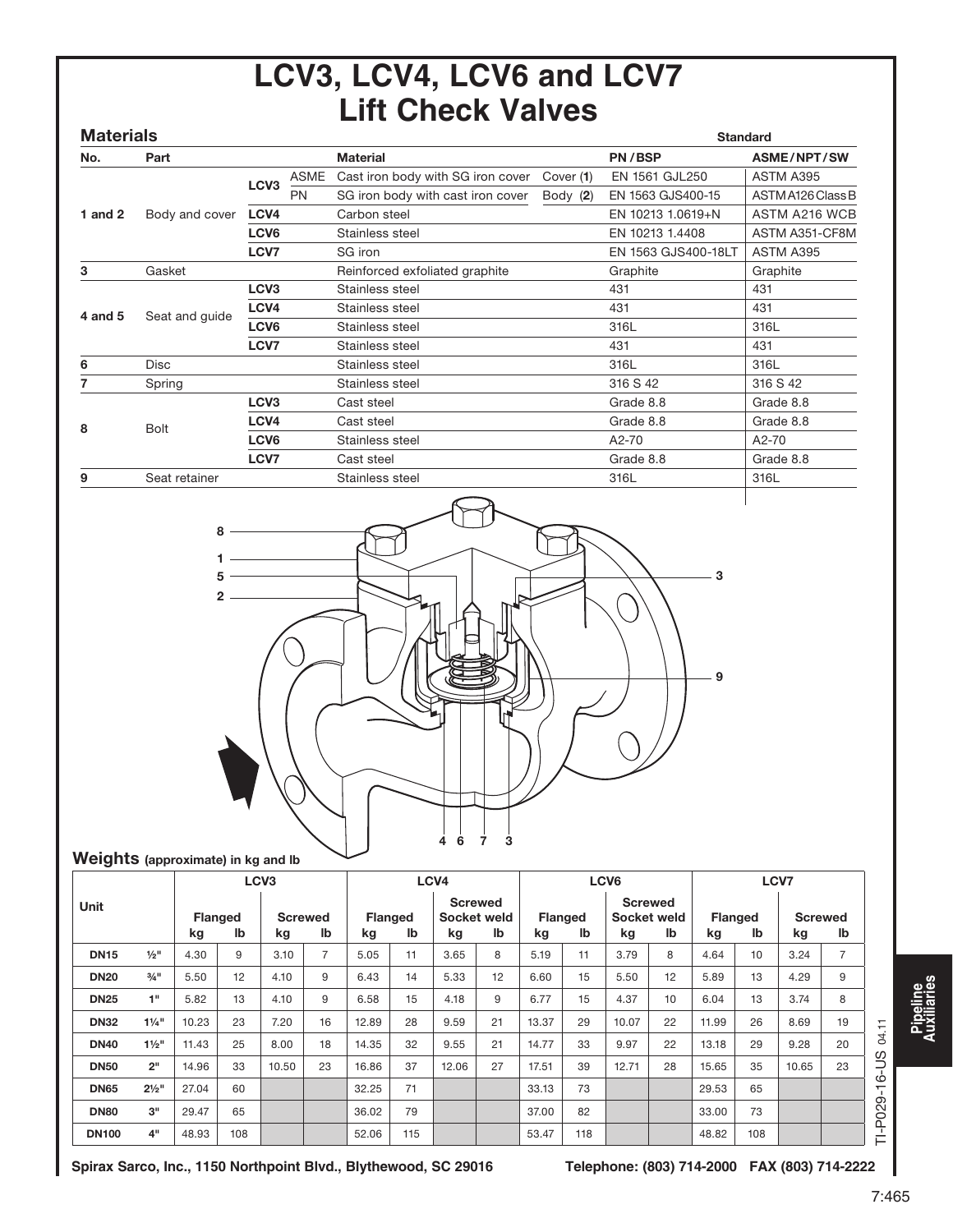